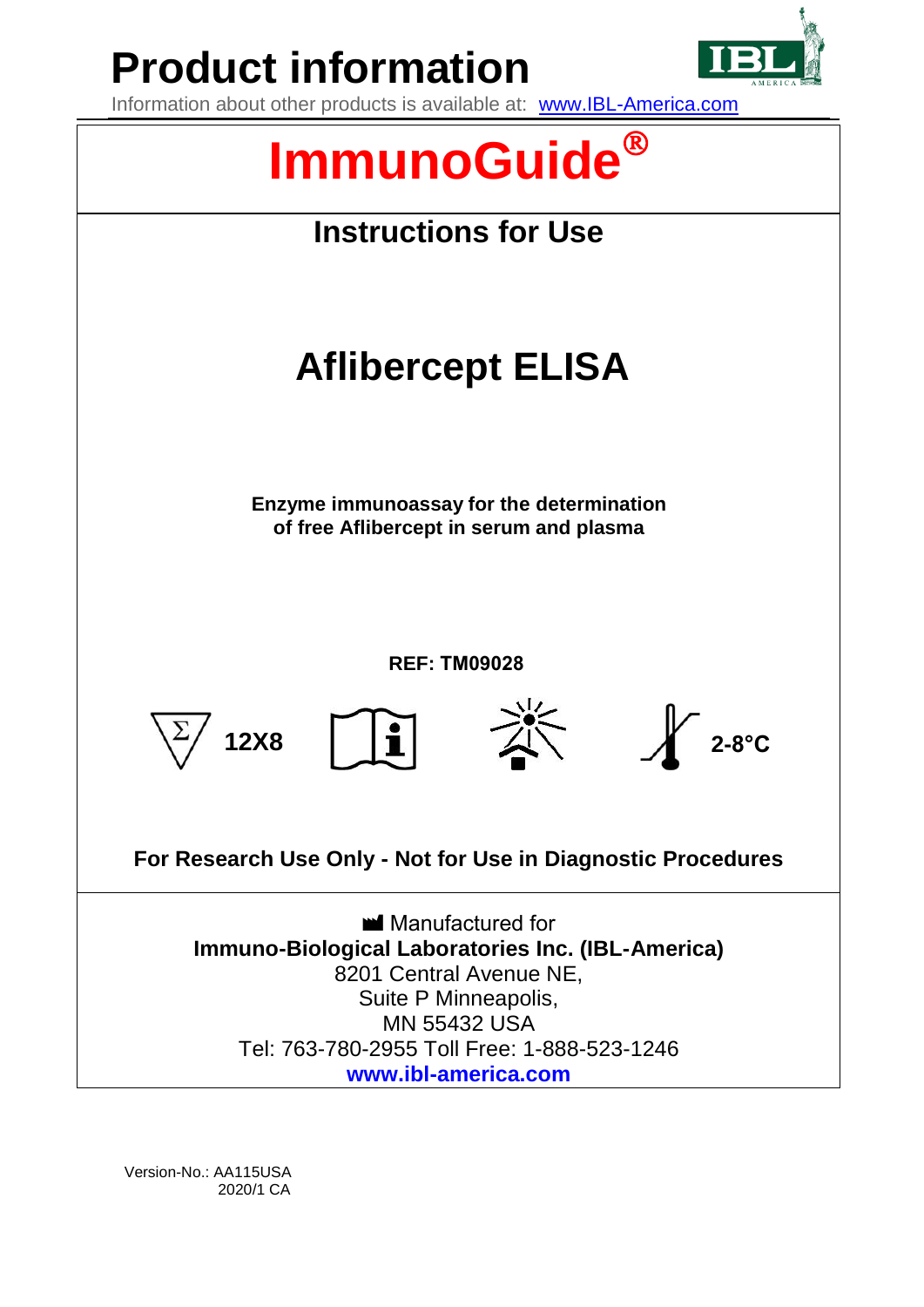| <b>Contents</b>                              | <b>Page</b>    |
|----------------------------------------------|----------------|
| 1. Intended Use                              | 2              |
| 2. Summary and Explanation                   | 2              |
| 3. Principle of the Test                     | 2              |
| 4. Warnings and Precautions                  | $\overline{c}$ |
| 5. Storage and Stability of the Kit          | 3              |
| 6. Specimen Collection, Handling and Storage | 3              |
| 7. Contents of the Kit                       | 4              |
| 8. Materials Required but not Supplied       | 4              |
| 9. Procedure Notes                           | 4              |
| 10. Pre-Test Setup Instructions              | 5              |
| 10.1. Preparation of Components              | 5              |
| 10.2. Dilution of Standards and Samples      | 6              |
| 11. Test Procedure                           | 6              |
| 11.1. General Remarks                        | 6              |
| 11.2. Assay Procedure                        | $\overline{7}$ |
| 11.3. Quality Control                        | 8              |
| 11.4. Calculation of Results                 | 8              |
| 12. Assay characteristics                    | 9              |
| 12.1. Specificity                            | 9              |
| 12.2. Sensitivity                            | 9              |
| 12.3. Precision                              | 10             |
| 12.4. Recovery                               | 10             |
| 13. Automation                               | 10             |
| 14. References                               | 10             |

1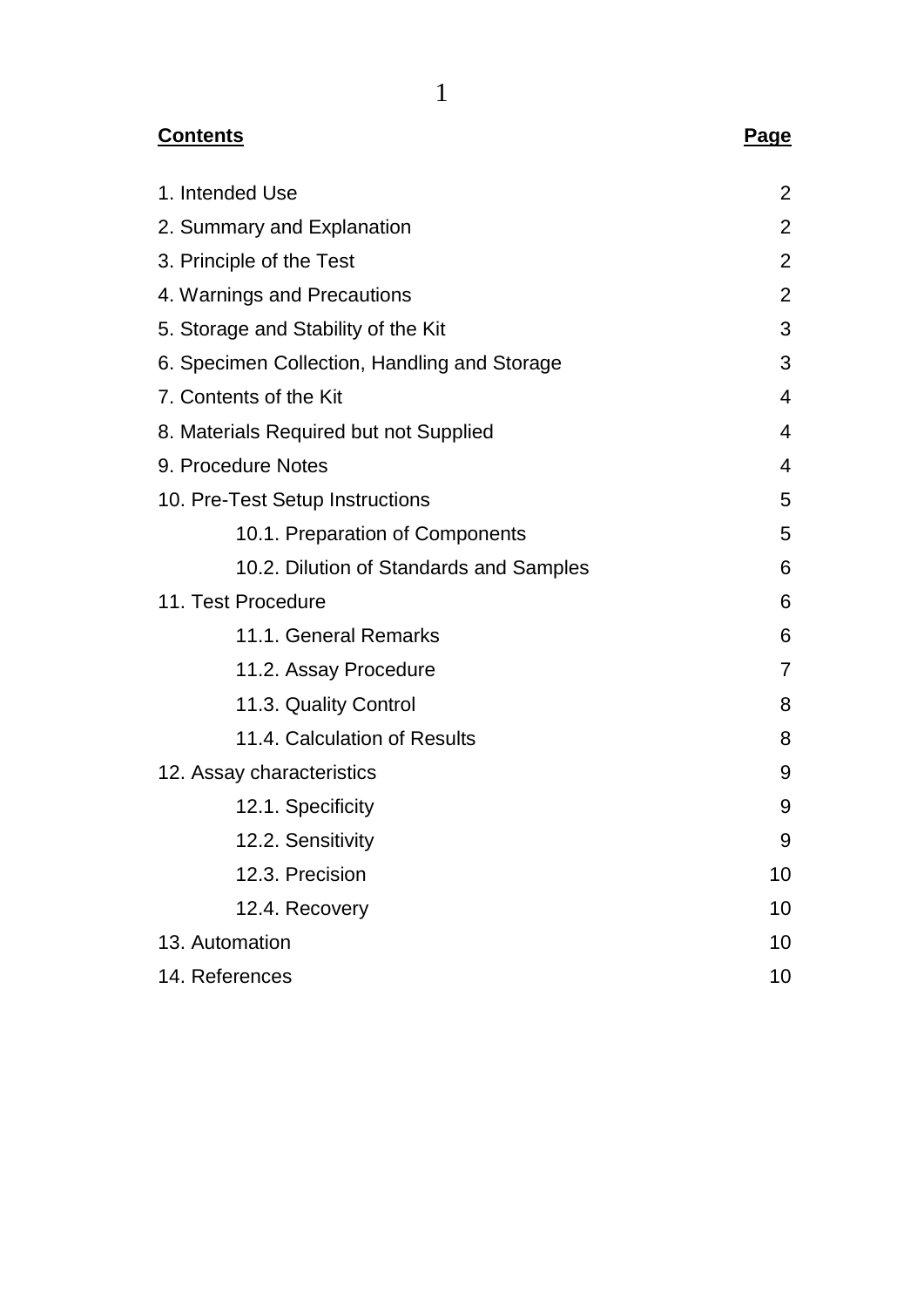## **1. INTENDED USE**

Enzyme immunoassay for the determination of free Aflibercept in serum and plasma.

### **2. SUMMARY AND EXPLANATION**

The drug Aflibercept (trade names Eylea®, Zaltrap®) is a recombinant fusion protein consisting of VEGF-binding portions from the extracellular domains of human VEGF receptors 1 and 2 fused to the Fc portion of human IgG1. Aflibercept has broad affinity for all ligands that bind to these receptors, including isoforms of VEGF-A, VEGF-B, and placental growth factors. Aflibercept demonstrated antitumour effects and antiangiogenic activity as a single agent and enhanced activity in combination with chemotherapy.

Identification of biomarkers for (non-)response and risk factors for adverse drug reactions that might be related to serum concentrations and maintaining the effective concentration of Aflibercept in order to potentially avoid some side effects with a reliable method might be beneficial.

### **3. PRINCIPLE OF THE TEST**

This ELISA assay is based on sandwich type ELISA. Diluted standards and samples (serum or plasma) are incubated in the microtiter plate coated with recombinant human vascular endothelial growth factor-A (rhVEGF-A). After incubation, the wells are washed. A horseradish peroxidase (HRP)conjugated anti-human IgG monoclonal antibody is added and binds to the Fc part of Aflibercept pre-captured by the rhVEGF-A on the surface of the wells. Following incubation, the wells are washed, and the bound enzymatic activity is detected by addition of chromogen-substrate. The color developed is proportional to the amount of Aflibercept in the sample or standard. Results of samples can be determined by using the standard curve.

#### **4. WARNINGS AND PRECAUTIONS**

1. Before starting the assay, read the instructions completely and carefully. Use the valid version of the package insert provided with the kit. Be sure that everything is understood. For further information (clinical background, test performance, automation protocols, alternative applications, literature, etc.) please refer to the local distributor.

2. In case of severe damage of the kit package, please contact *IBL-America* or your supplier in writing, latest one week after receiving the kit. Do not use damaged components in test runs but keep safe for complaint related issues.

3. Obey lot number and expiry date. Do not mix reagents of different lots. Do not use expired reagents.

4. Follow good laboratory practice and safety guidelines. Wear lab coats, disposable latex gloves and protective glasses where necessary.

5. Reagents of this kit containing hazardous material may cause eye and skin irritations. See MATERIALS SUPPLIED and labels for details.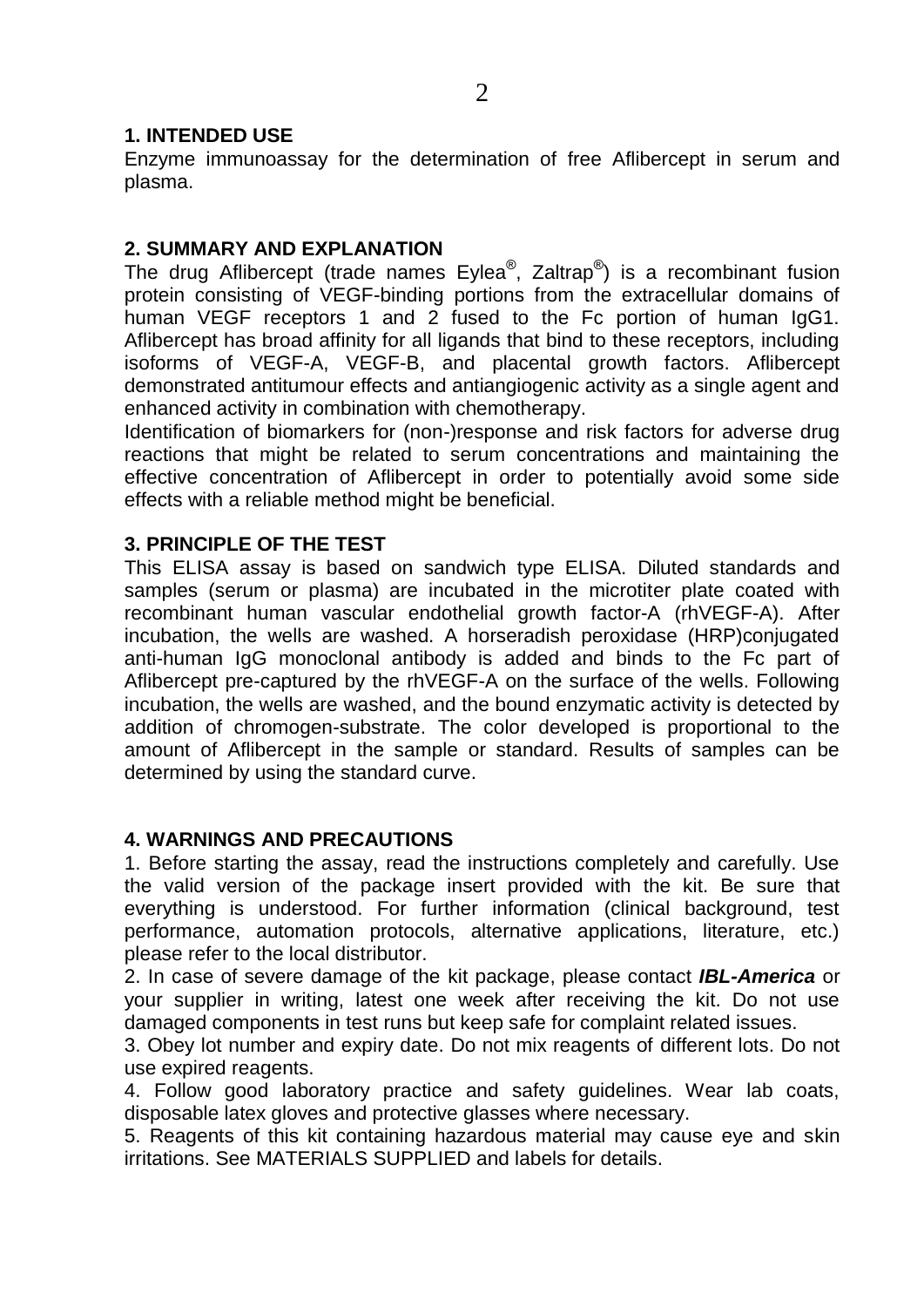7. Avoid contact with Stop solution. It may cause skin irritations and burns.

8. If any component of this kit contains human serum or plasma it is indicated and

if so, it have been tested and were found to be negative for HIV I/II, HBsAg and HCV. However, the presence of these or other infectious agents cannot be excluded absolutely and therefore reagents should be treated as potential biohazards in use and for disposal.

9. Some reagents contain preservatives. In case of contact with eyes or skin, flush immediately with water.

## **5. STORAGE AND STABILITY OF THE KIT**

The kit is shipped at ambient temperature and should be stored at 2-8°C. Keep away from heat or direct sun light. The storage and stability of specimen and prepared reagents is stated in the corresponding chapters. The microtiter strips are stable up to the expiry date of the kit in the broken, but tightly closed bag when stored at 2–8°C.

## **6. SPECIMEN COLLECTION, HANDLING AND STORAGE Serum, Plasma (EDTA, Heparin)**

The usual precautions for venipuncture should be observed. It is important to preserve the chemical integrity of a blood specimen from the moment it is collected until it is assayed. Do not use grossly hemolytic, icteric or grossly lipemic specimens. Samples appearing turbid should be centrifuged before testing to remove any particulate material.

| Storage:   | $12-8$ °C       | $\leq$ -20°C (Aliquots) | Keep away from heat or direct sun light |  |  |  |
|------------|-----------------|-------------------------|-----------------------------------------|--|--|--|
| Stability: | 13 d<br>l 6 mon |                         | Avoid repeated freeze-thaw cycles       |  |  |  |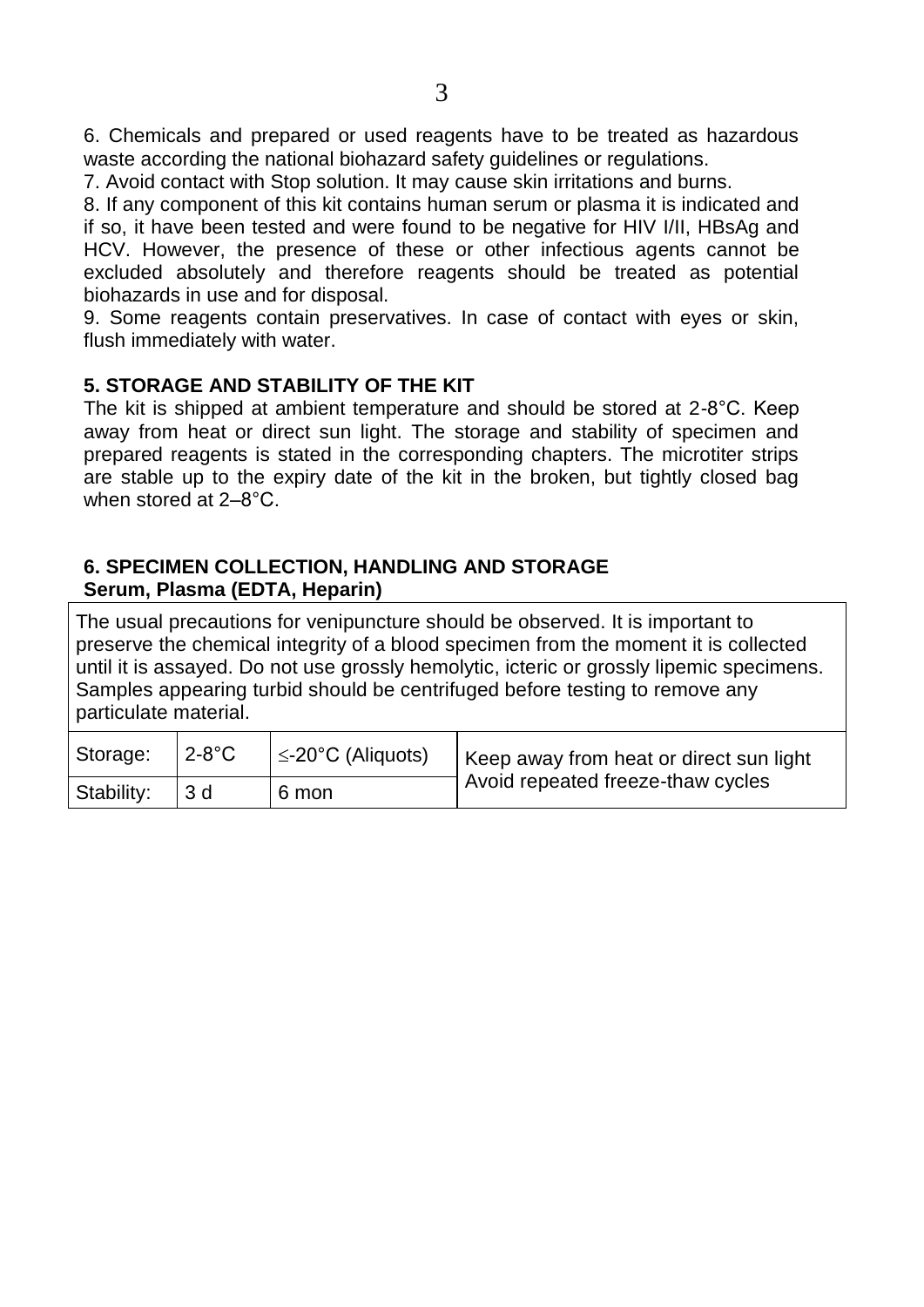# **7. CONTENTS OF THE KIT**

| <b>QUANTITY</b>        | <b>COMPONENT</b>                                                                                                                                                                                |  |  |  |
|------------------------|-------------------------------------------------------------------------------------------------------------------------------------------------------------------------------------------------|--|--|--|
| $1 \times 12 \times 8$ | <b>Microtiter ELISA Plate</b><br>Break apart strips coated with recombinant human vascular endothelial growth<br>factor-A (rhVEGF-A).                                                           |  |  |  |
| $5 \times 0.5$ mL      | Aflibercept Standards A-E, Concentrate (10X)<br>2000; 600; 200; 60; and 0 ng/mL<br>Used for construction of the standard curve. Contains Aflibercept, proteins,<br>preservative and stabilizer. |  |  |  |
| $1 \times 12$ mL       | <b>Assay Buffer</b><br>Blue colored. Ready to use. Contains proteins and preservative.                                                                                                          |  |  |  |
| $1 \times 60$ mL       | Dilution Buffer, Concentrate (5X)<br>Contains orange dye, proteins and preservative.                                                                                                            |  |  |  |
| $1 \times 12$ mL       | <b>Enzyme Conjugate</b><br>Red colored. Ready to use. Contains horseradish peroxidase (HRP)-conjugated<br>anti-human IgG mouse monoclonal antibody, Proclin <sup>®</sup> and stabilizers.       |  |  |  |
| $1 \times 12$ mL       | <b>TMB Substrate Solution</b><br>Ready to use. Contains 3,3',5,5'-Tetramethylbenzidine (TMB).                                                                                                   |  |  |  |
| $1 \times 12$ mL       | <b>Stop Solution</b><br>Ready to use. 1 N Hydrochloric acid (HCI).                                                                                                                              |  |  |  |
| $1 \times 50$ mL       | Wash Buffer, Concentrate (20x)<br>Contains buffer, Tween <sup>®</sup> 20 and Kathon <sup>™</sup> .                                                                                              |  |  |  |
| $2 \times 1$           | <b>Adhesive Seal</b><br>For sealing microtiter plate during incubation.                                                                                                                         |  |  |  |

# **8. MATERIALS REQUIRED BUT NOT SUPPLIED**

1. Micropipettes (< 3% CV) and tips to deliver 5-1000 µL.

2. Bidistilled or deionised water and calibrated glasswares (e.g. flasks or cylinders).

3. Wash bottle, automated or semi-automated microtiter plate washing system.

4. Microtiter plate reader capable of reading absorbance at 450 nm (reference wavelength at 600-650 nm is optional).

5. Absorbent paper towels, standard laboratory glass or plastic vials, and a timer.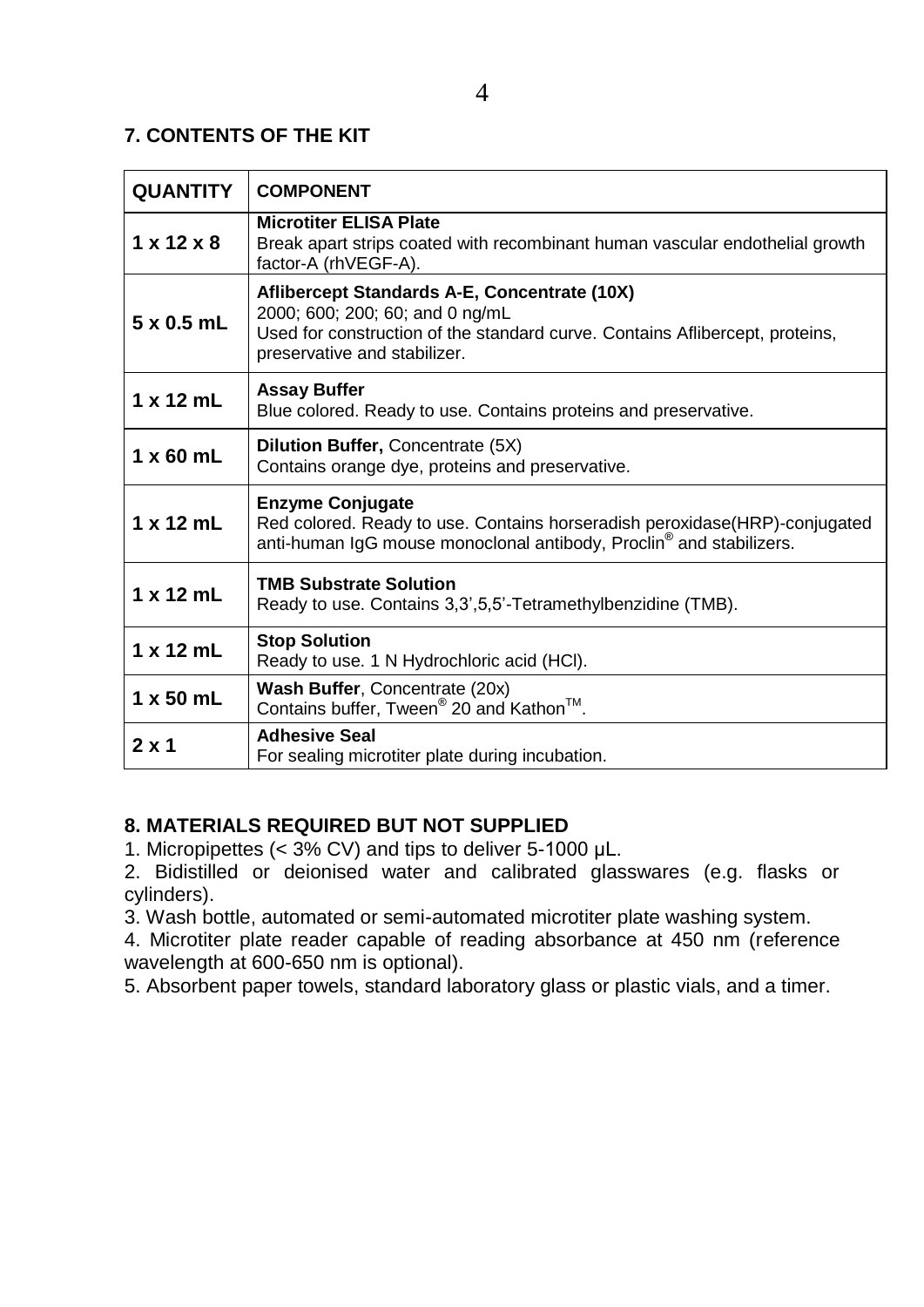## **9. PROCEDURE NOTES**

1. Any improper handling of samples or modification of the test procedure may influence the results. The indicated pipetting volumes, incubation times, temperatures and pre-treatment steps have to be performed strictly according to the instructions. Use calibrated pipettes and devices only.

2. Once the test has been started, all steps should be completed without interruption. Make sure that required reagents, materials and devices are prepared readily at the appropriate time. Allow all reagents and specimens to reach room temperature (20-25 °C) and gently swirl each vial of liquid reagent and sample before use. Mix reagents without foaming.

3. Avoid contamination of reagents, pipettes and wells/tubes. Use new disposable plastic pipette tips for each reagent, standard or specimen. Do not interchange the caps of vials. Always cap not used vials. Do not reuse wells or reagents.

4. Use a pipetting scheme to verify an appropriate plate layout.

5. Incubation time affects results. All wells should be handled in the same order and time sequences. It is recommended to use an 8-channel Micropipettor for pipetting of solutions in all wells.

6. Microplate washing is important. Improperly washed wells will give erroneous results. It is recommended to use a multichannel pipette or an automatic microplate washing system. Do not allow the wells to dry between incubations. Do not scratch coated wells during rinsing and aspiration. Rinse and fill all reagents with care. While rinsing, check that all wells are filled precisely with Wash Buffer, and that there are no residues in the wells.

7. Humidity affects the coated wells. Do not open the pouch until it reaches room temperature. Unused wells should be returned immediately to the resealed pouch including the desiccant.

# **10. PRE-TEST SETUP INSTRUCTIONS**

| Dilute/<br>dissolve | <b>Component</b>       |                 | <b>Diluent</b>            | <b>Relation</b> | Remarks                                                     | <b>Storage</b> | <b>Stability</b> |
|---------------------|------------------------|-----------------|---------------------------|-----------------|-------------------------------------------------------------|----------------|------------------|
| $10$ mL             | Wash Buffer            | up to<br>200 mL | <b>Distilled</b><br>Water | 1:20            | Warm up at 37°C to<br>dissolve crystals.<br>Mix vigorously. | $2-8$ °C       | 4 w              |
| $10$ mL             | <b>Dilution Buffer</b> | up to<br>50 mL  | <b>Distilled</b><br>Water | 1:5             |                                                             | $2-8$ °C       | 4 w              |

#### **10.1. Preparation of Components\***

**\*** Prepare Wash and Dilution Buffers before starting the assay procedure.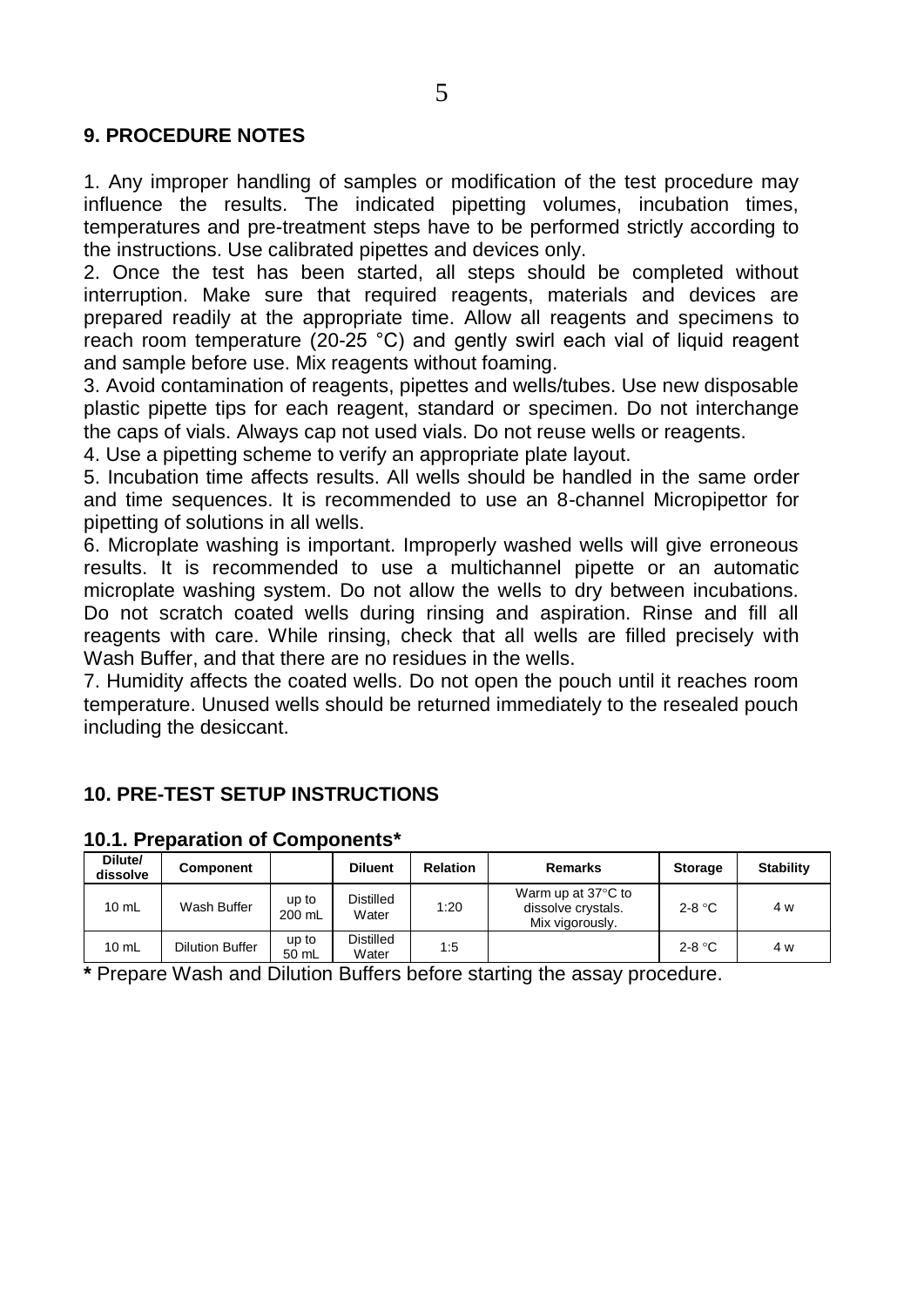## **10.2. Dilution of Standards and Samples**

The dilutions depicted below are examples of how to obtain final dilutions for standards and samples. Standards and samples should be properly diluted as homogenous mixture before starting the assay procedure. It is recommended mixing the standards and samples well to homogenous solution at each dilution step. We are recommending that each laboratory determines the best initial dilution for their samples in order to minimize retesting.

- 1. 10 µL of standard added to 90 µL of 1X dilution buffer, giving the total volume of 100 µL and a dilution of 1:10.
- 2. 10 µL of sample added to 990 µL of 1X dilution buffer, giving the total volume of 1000 µL and a dilution of 1:100.
- 3. Samples with a drug concentration above the measuring range should be rated as ">highest standard". The result should not be extrapolated. The sample in question should be further diluted with 1X Dilution Buffer and then retested.



#### **Standard/Sample Dilution**

#### **11. TEST PROCEDURE**

## **11.1. GENERAL REMARKS**

11.1.1. Before performing the assay, samples and assay kit should be brought to room temperature (about 30 minutes beforehand) and ensure the homogeneity of the solution. 11.1.2. All Standards should be run with each series of unknown samples.

11.1.3. Standards should be subject to the same manipulations and incubation times as the samples being tested.

11.1.4. All steps of the test should be completed without interruption.

11.1.5. Use new disposable plastic pipette tips for each reagent, standard or specimen in order to avoid cross contamination.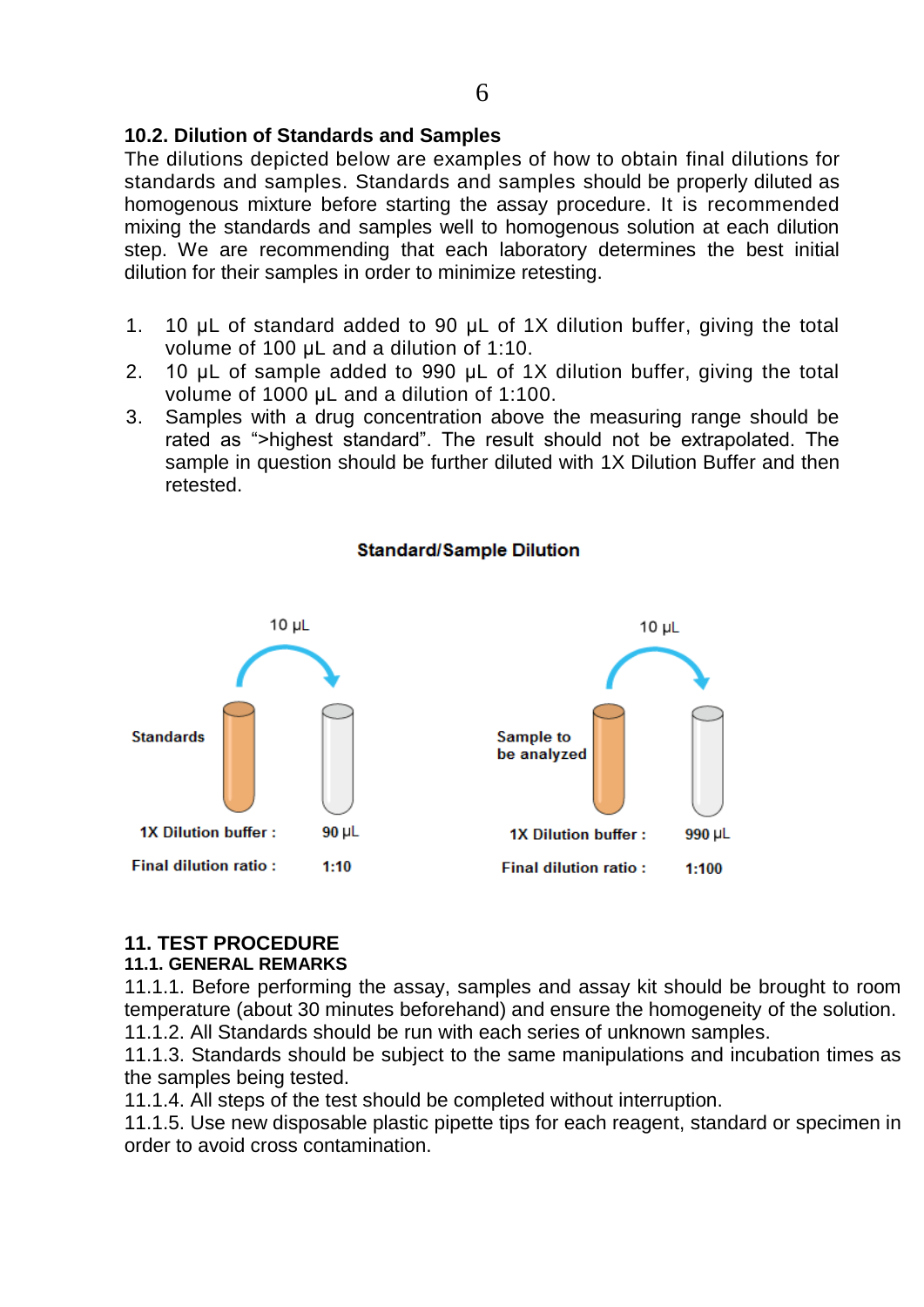11.1.6. The total pipetting time needed for dispensing all samples into the wells should not exceed 5 minutes. If this is difficult to achieve the samples should be pre-dispensed in a separate neutral polypropylene microplate and then transferred into the reaction ELISA plate by a multi channel pipette.

## **11.2. ASSAY PROCEDURE**

| 1.  | Pipette 100 µl of Assay Buffer into each of the wells to be used.                                                            |  |  |  |  |  |  |  |
|-----|------------------------------------------------------------------------------------------------------------------------------|--|--|--|--|--|--|--|
|     | Pipette 75 µL of each 1:10 Diluted Standard, and 1:100 Diluted Samples into the                                              |  |  |  |  |  |  |  |
|     | respective wells of the microtiter plate. Bubble formation during the pipetting of<br>standards and samples must be avoided. |  |  |  |  |  |  |  |
|     |                                                                                                                              |  |  |  |  |  |  |  |
|     | Wells<br>$A1$ :<br>Standard A                                                                                                |  |  |  |  |  |  |  |
| 2.  | B1:<br>Standard B                                                                                                            |  |  |  |  |  |  |  |
|     | $C1$ :<br>Standard C                                                                                                         |  |  |  |  |  |  |  |
|     | D1:<br>Standard D                                                                                                            |  |  |  |  |  |  |  |
|     | E1:<br>Standard E                                                                                                            |  |  |  |  |  |  |  |
|     | F1 and so on:<br>Samples (Serum/Plasma)                                                                                      |  |  |  |  |  |  |  |
|     | Cover the plate with adhesive seal. Shake plate carefully by tapping several times.                                          |  |  |  |  |  |  |  |
| 3.  | Incubate the plate on a bench top for 60 min at room temperature (RT, 20-                                                    |  |  |  |  |  |  |  |
|     | $25^{\circ}$ C).                                                                                                             |  |  |  |  |  |  |  |
|     | Remove adhesive seal. Aspirate or decant the incubation solution. Wash the plate                                             |  |  |  |  |  |  |  |
| 4.  | 5 X 350 µL of Diluted Wash Buffer per well. Remove excess solution by tapping<br>the inverted plate on a paper towel.        |  |  |  |  |  |  |  |
|     |                                                                                                                              |  |  |  |  |  |  |  |
| 5.  | Pipette 100 µL of Enzyme Conjugate (HRP-anti human IgG mAb) into each well.                                                  |  |  |  |  |  |  |  |
|     | Cover plate with adhesive seal. Shake plate carefully by tapping several times.                                              |  |  |  |  |  |  |  |
| 6.  | Incubate the plate on a bench top for 30 min at RT.                                                                          |  |  |  |  |  |  |  |
|     | Remove adhesive seal. Aspirate or decant the incubation solution. Wash the plate                                             |  |  |  |  |  |  |  |
| 7.  | 5 X 350 µL of Diluted Wash Buffer per well. Remove excess solution by tapping                                                |  |  |  |  |  |  |  |
|     | the inverted plate on a paper towel.                                                                                         |  |  |  |  |  |  |  |
| 8.  | Pipette 100 µL of Ready-to-Use TMB Substrate Solution into each well.                                                        |  |  |  |  |  |  |  |
| 9.  | <b>Incubate 15 min</b> at RT. Avoid exposure to direct sunlight.                                                             |  |  |  |  |  |  |  |
|     | Stop the substrate reaction by adding 100 µL of Stop Solution into each well.                                                |  |  |  |  |  |  |  |
| 10. | Briefly mix contents by gently shaking the plate. Color changes from blue to yellow.                                         |  |  |  |  |  |  |  |
|     | Measure optical density (OD) with a photometer at 450 nm (Reference at OD620                                                 |  |  |  |  |  |  |  |
| 11. | nm is optional) within 15 min after pipetting the Stop Solution.                                                             |  |  |  |  |  |  |  |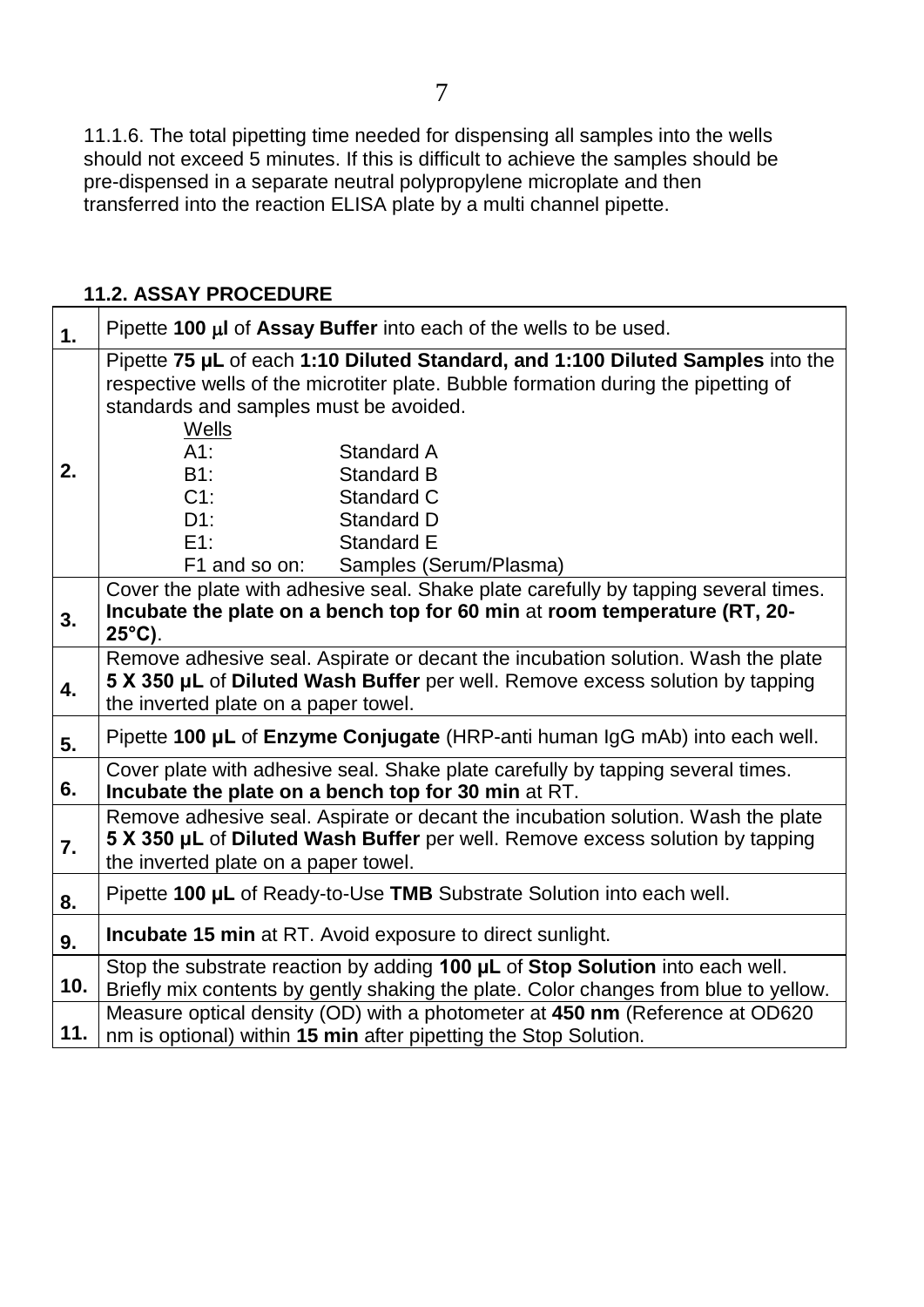### **11. 3. QUALITY CONTROL**

The test results are only valid if the test has been performed following the instructions. Moreover the user must strictly adhere to the rules of GLP (Good Laboratory Practice) or other applicable standards/laws. All standards/controls must be found within the acceptable ranges as stated above and/or label. If the criteria are not met, the run is not valid and should be repeated. In case of any deviation, the following technical issues should be reviewed: Expiration dates of (prepared) reagents, storage conditions, pipettes, devices, incubation conditions and washing methods.

# **11. 4. CALCULATION OF RESULTS**

A standard curve should be constructed using the standard concentration (X-axis) versus the OD450 (or OD450/620) values (Y-axis). This can be done manually using graph paper or with a computer program. Concerning the data regression by computer, it is recommended to primarily use the "4 Parameter Logistic (4PL)" or alternatively the "point-to-point calculation". In case of manual plot there are 2 options: Semilog graph (see Fig. A) or linear graph (see Fig. B). Semilog graph paper is available at [http://www.papersnake.com/logarithmic/semilogarithmic/.](http://www.papersnake.com/logarithmic/semilogarithmic/) The concentration of the samples can be read from this standard curve as follows. Using the absorbance value for each sample, determine the corresponding concentration of the drug from the standard curve. This value always has to be multiplied by the individual dilution factor (usually 100). If any diluted sample is reading greater than the highest standard, it should be further

diluted (in such a case, a 1:500 final dilution of the sample is proposed) appropriately with 1X Dilution Buffer and retested. Also this second dilution has to be used for calculation of the final result. We are recommending that each laboratory determines the best initial dilution for their samples in order to minimize retesting.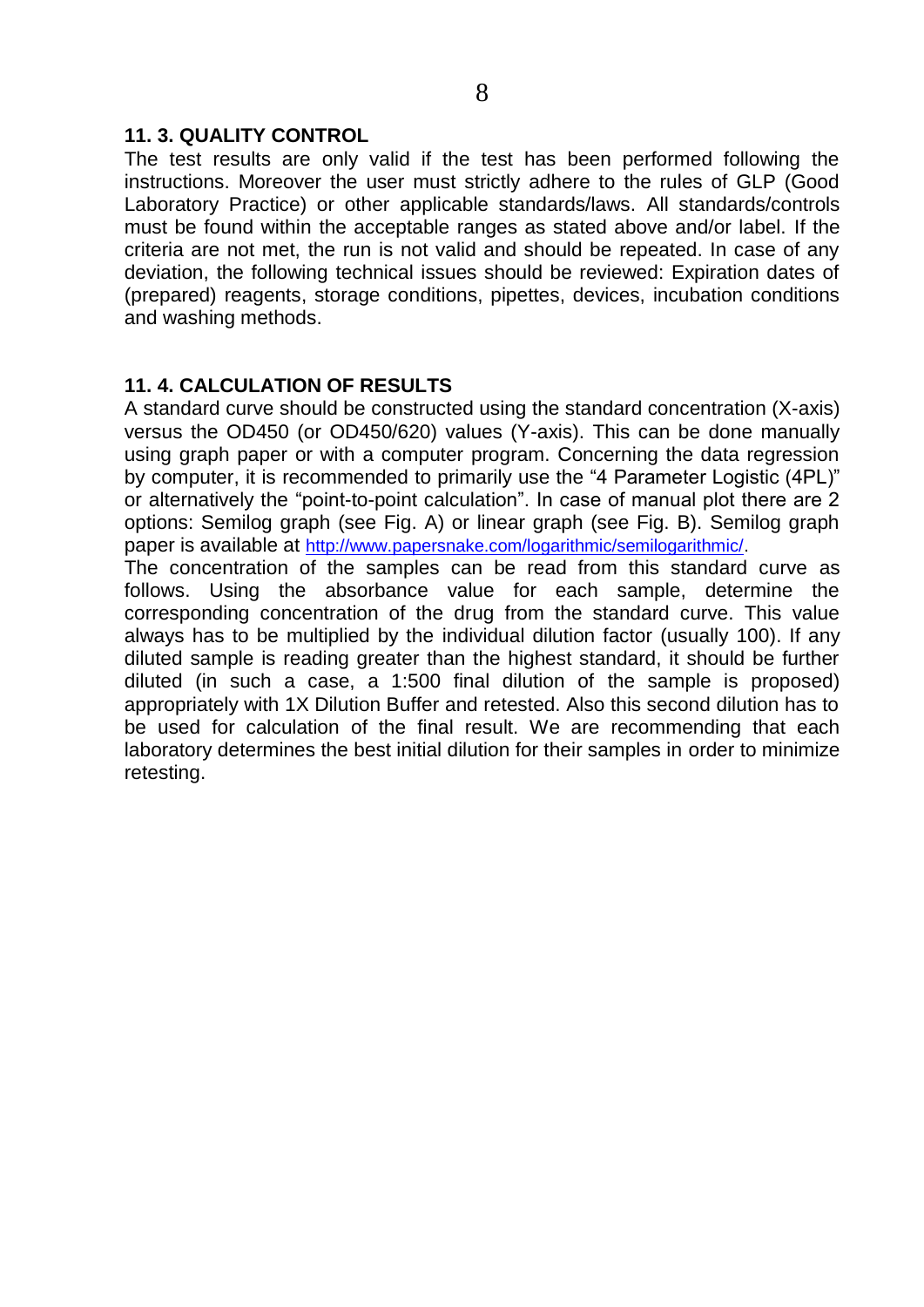# **Typical Calibration Curve**

(All steps were performed at  $23^{\circ}$ C. Just an example. Do not use it for calculation!)

| 1:10 Diluted Standard |       |     |       |      |     |
|-----------------------|-------|-----|-------|------|-----|
| Concentration (ng/mL) | 200   | 60  | 20    |      |     |
| Mean OD450/620 nm     | 2.989 | 155 | 0.387 | .103 | 048 |



#### **12. ASSAY CHARACTERISTICS 12.1. SPECIFICITY**

There is no cross reaction with any other proteins present in native human serum. A screening test was performed with 48 different native human sera. All produced OD450/620 nm values less than the mean OD of standard D. No cross reaction was observed with the other therapeutic antibodies tested (Tocilizumab, Cetuximab, Etanercept, Infliximab, Rituximab and Trastuzumab) at concentrations up to 2 mg/mL. However, Bevacizumab resulted in full crossreaction as expected. Ranibizumab, another anti-VEGF therapeutic antibody consisted of Fab fragment only, produced a mean OD less than the mean OD of standard D.

# **12.2. SENSITIVITY**

The lowest detectable level that can be clearly distinguished from the zero standard is 5 ng/mL (zero standard +2SD read from the curve) under the abovedescribed conditions. Analytical sensitivity is 5 ng/mL, and corresponding to the detection limit (limit of quantification) of 0.5 µg/mL for undiluted clinical samples because the serum or plasma samples are instructed to be diluted at 1:100 before starting the assay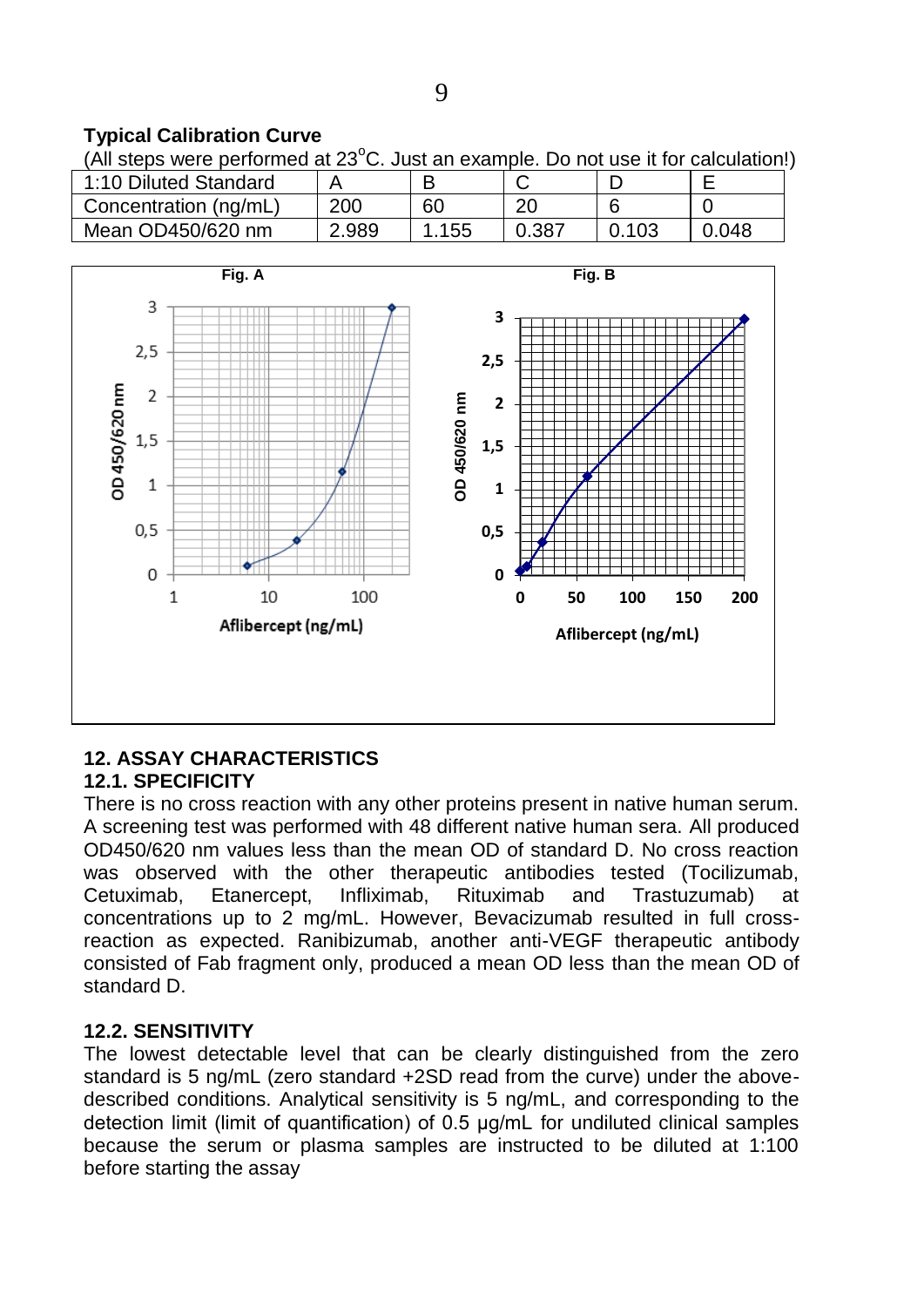**12.3. PRECISION Intra-assay CV:** <10%. **Inter-assay CV:** <10%.

## **12.4. RECOVERY**

Recovery rate was found to be >95% with native serum and plasma samples when spiked with exogenous Aflibercept.

## **13. AUTOMATION**

The *ImmunoGuide* Aflibercept ELISA is suitable also for being used by an automated ELISA processor.

## **14. REFERENCES**

**1.** Park SJ, Choi Y, Na YM, Hong HK, Park JY, Park KH, Chung JY, Woo SJ. Intraocular Pharmacokinetics of Intravitreal Aflibercept (Eylea) in a Rabbit Model. Invest Ophthalmol Vis Sci. 2016;57(6):2612-7.

**2.** Stewart MW1, Rosenfeld PJ, Penha FM, Wang F, Yehoshua Z, Bueno-Lopez E, Lopez PF. Pharmacokinetic rationale for dosing every 2 weeks versus 4 weeks with intravitreal ranibizumab, bevacizumab, and aflibercept (vascular endothelial growth factor Trap-eye). Retina. 2012;32(3):434-57.

**3.** Arnott C, Punnia-Moorthy G, Tan J, Sadeghipour S, Bursill C, Patel S. The Vascular Endothelial Growth Factor Inhibitors Ranibizumab and Aflibercept Markedly Increase Expression of Atherosclerosis-Associated Inflammatory Mediators on Vascular Endothelial Cells. PLoS One. 2016;11(3):e0150688. doi: 10.1371.

**4.** Takahashi H, Nomura Y, Nishida J, Fujino Y, Yanagi Y, Kawashima H. Vascular Endothelial Growth Factor (VEGF) Concentration Is Underestimated by Enzyme-Linked Immunosorbent Assay in the Presence of Anti-VEGF Drugs. Invest Ophthalmol Vis Sci. 2016;57(2):462-6.

**5.** Puddu A, Sanguineti R, Traverso CE, Viviani GL, Nicolò M. Response to anti-VEGF-A treatment of endothelial cells in vitro. Exp Eye Res. 2016;146:128-36.

**6.** Niwa Y, Kakinoki M, Sawada T, Wang X, Ohji M. Ranibizumab and Aflibercept: Intraocular Pharmacokinetics and Their Effects on Aqueous VEGF Level in Vitrectomized and Nonvitrectomized Macaque Eyes. Invest Ophthalmol Vis Sci. 2015;56(11):6501-5.

**7.** Celik N, Scheuerle A, Auffarth GU, Kopitz J, Dithmar S. [Intraocular](http://www.ncbi.nlm.nih.gov/pubmed/26305529)  Pharmacokinetics of Aflibercept [and Vascular Endothelial Growth Factor-A.](http://www.ncbi.nlm.nih.gov/pubmed/26305529) Invest Ophthalmol Vis Sci. 2015;56(9):5574-8.

**8.** Giurdanella G, Anfuso CD, Olivieri M, Lupo G, Caporarello N, Eandi CM, Drago F, Bucolo C, Salomone S. [Aflibercept, bevacizumab and ranibizumab prevent](http://www.ncbi.nlm.nih.gov/pubmed/26056075)  [glucose-induced damage in human retinal pericytes in vitro, through a](http://www.ncbi.nlm.nih.gov/pubmed/26056075)  [PLA2/COX-2/VEGF-A pathway.](http://www.ncbi.nlm.nih.gov/pubmed/26056075) Biochem Pharmacol. 2015;96(3):278-87.

**9.** Zehetner C, Bechrakis NE, Stattin M, Kirchmair R, Ulmer H, Kralinger MT, Kieselbach GF. [Systemic counterregulatory response of placental growth factor](http://www.ncbi.nlm.nih.gov/pubmed/26024110)  [levels to intravitreal aflibercept](http://www.ncbi.nlm.nih.gov/pubmed/26024110) therapy. Invest Ophthalmol Vis Sci. 2015;56(5):3279-86.